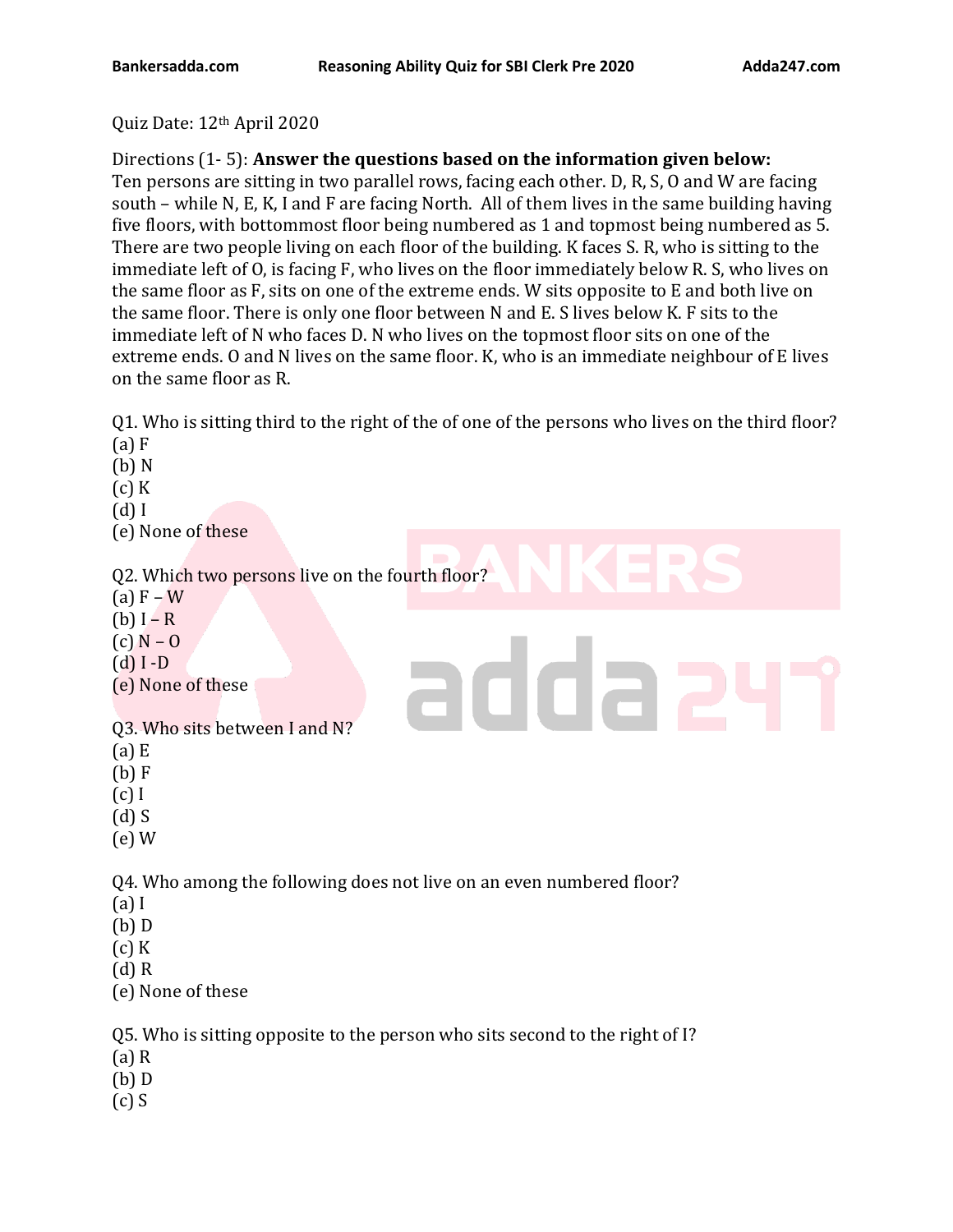(d) O (e) W

### **Directions (6-8): Each of these questions is based on the following information:**

(i)  $A\%$  B means A is 2m west of B.

(ii) A @ B means A is 5m east of B.

(iii)  $A $ B$  means A is 1m north of B.

(iv)  $A * B$  means A is 3m south of B.

Q6. If the expression 'D  $*$  W @ A \$ U, W%M' is true, what is the direction of M with respect to A?

(a) North

(b) South

(c) South-West

(d) North-East

(e) None of these

Q7. If the expression ' F @ H, D  $*$  F, Z  $*$  H' is true, What is the Shortest distance between Z and D?

(a) 5m

(b)  $\sqrt{29m}$ 

 $(c)$   $\sqrt{41m}$ 

(d)  $\sqrt{43m}$ 

 $(e)$  9m

Q8. If the expression 'H % Y  $*$  L @ T \$ J' is true, what is the direction of J with respect to Y?

(a) South- West

(b) North-West

- (c) South- East
- (d) North- East
- (e) East

Q9. Sneha started from her home to office. She started in east direction. After walking for 4 m she turned to her left and walked 8 m, now she turned left and walked 2 m. After this she turned to right walked 4 m. Finally, she turns to her right she walked 13 m and reached office. Find the shortest distance between her office and home.

(a) 82 m

(b) 26 m

(c) 3√41 m

(d) 9√41 m

(e) None of these

Q10. A man walks a distance of 10 km towards south, then he turn to his left and walks 5 km. From there he took a right turn and walks 6 km and stops at a point A. How far and in which direction is the starting point with respect to A?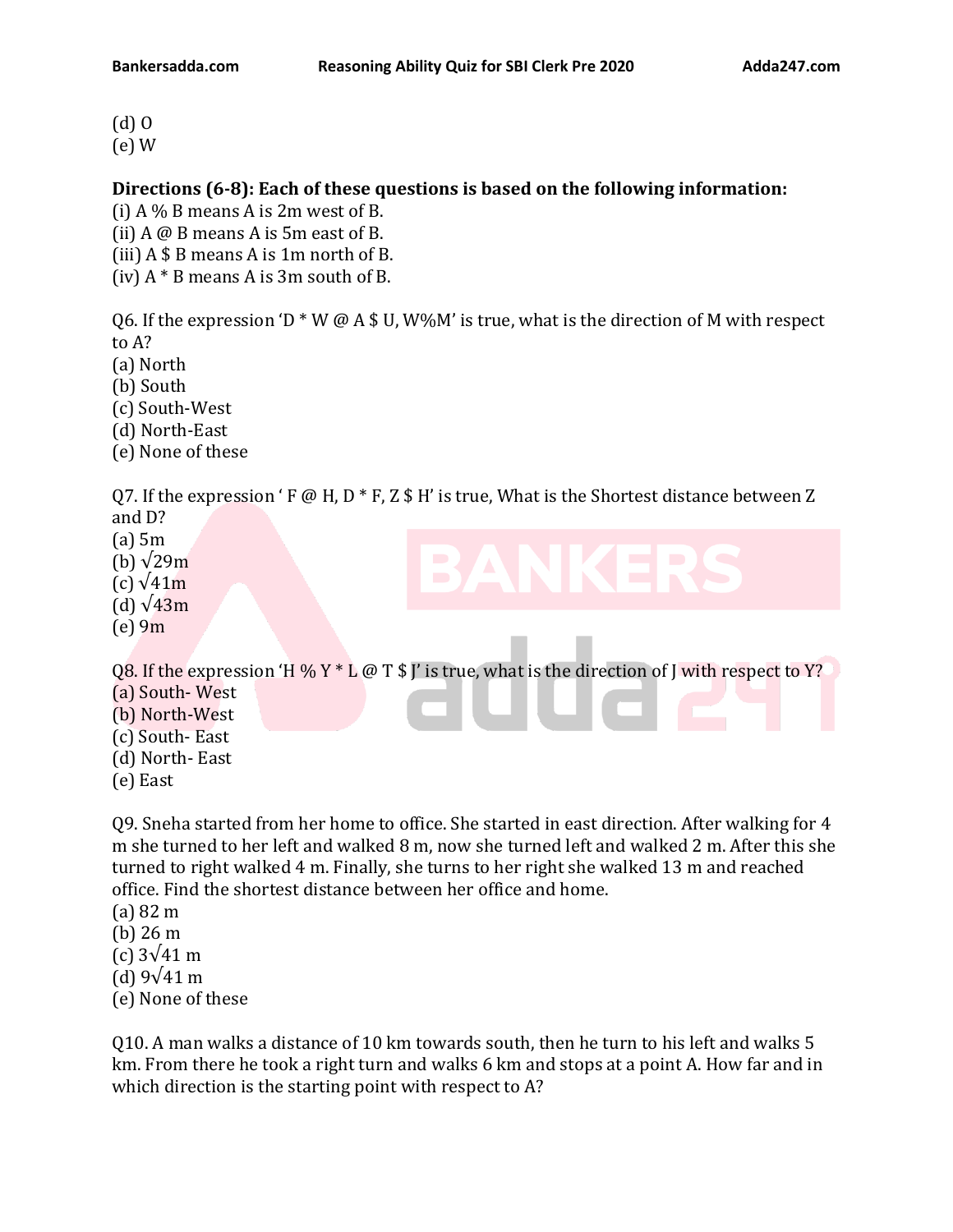- (a)  $\sqrt{281}$ m, north west
- (b)  $\sqrt{391}$ km south east
- (c)  $\sqrt{410}$ km north west
- (d)  $\sqrt{387}$ km south west
- (e) None of these

## Directions (11-13): **Study the information carefully answers the questions given below.**

6 Friends are sitting in two triangles such as one triangle is placed inner side of another triangle. All persons are sitting on each corner of the two triangles. The persons who are sitting in inner triangle are facing the persons of the outer triangle. P sits second to the right of C who faces R. B does not face P. P and Q do not belong to same triangle. Q faces the person who is immediate right of C. A and B do not belong to the same triangle. A belongs to outer triangle.

Q11. What is the position of Q with respect to R?

- (a) Immediate left
- (b) Immediate right
- (c) Second to the left
- (d) Third to the right
- (e) None of these.

Q12. Who among the following sits second to the left of B?

- (a) P
- $(b)$  Q
- $(c)$  A
- (d) D
- (e) None of these.
- Q13. Which of the following is false regarding the statement?
- (a) A is immediate neighbour of Q
- (b) B is in front of Q
- (c) C sits in inner triangle
- (d) P faces R
- (e) None of these.

Directions (14-15): **In each of the following questions, two statements numbered I and II are given. There may be cause and effect relationship between the two statements. These two statements may be the effect of the same cause or independent causes. These statements may be independent causes without having any relationship. Read both the statements in each question and mark your answer as-**

Q14.**Statement I-**The National Council of Educational Research and Training (NCERT) will review all its books.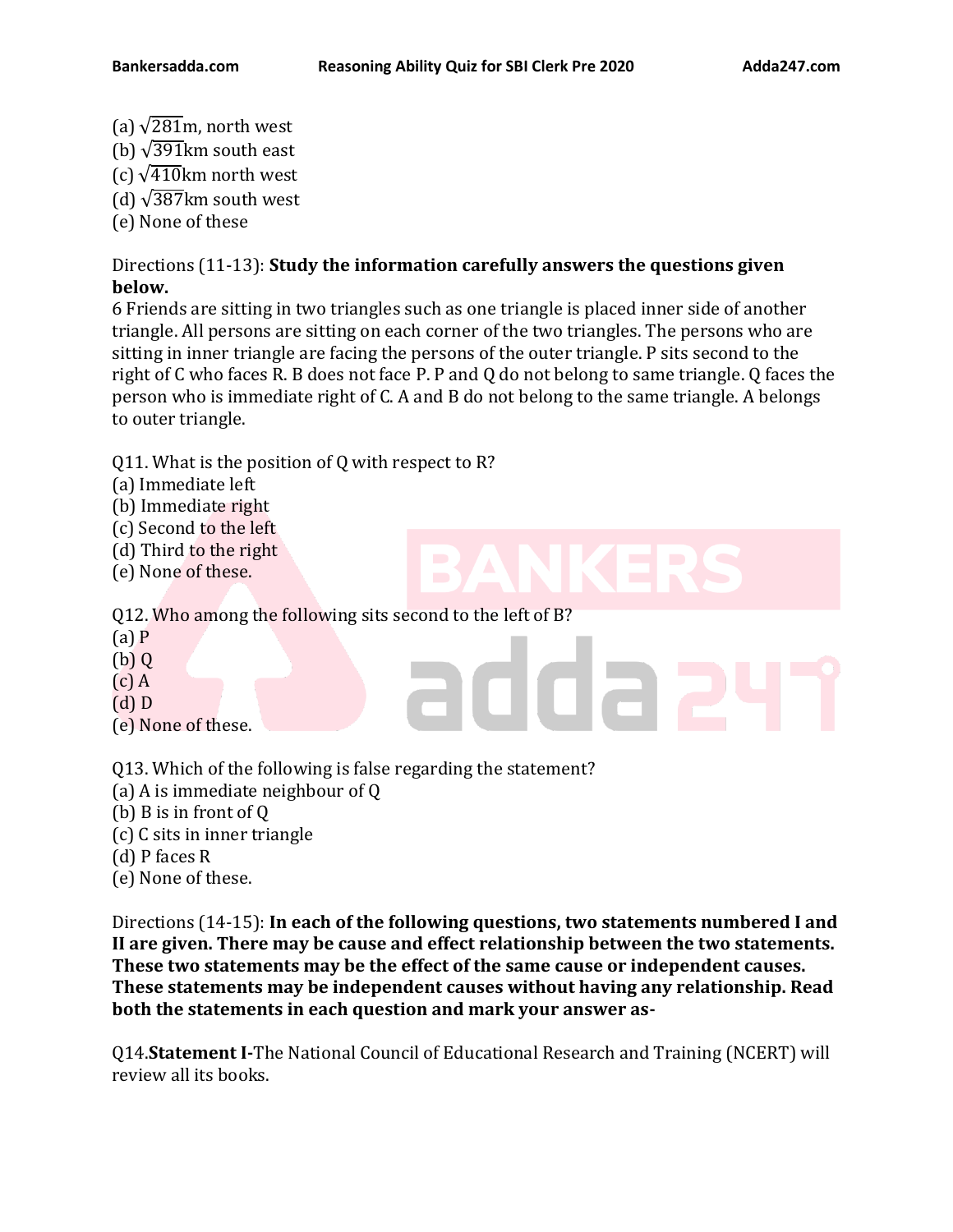**Statement II-**These books were created over a decade ago and need to be updated, the books were created in 2007.

- (a) If statements I is the cause and statement II is its effect.
- (b) If statements II is the cause and statement I is its effect.
- (c) If both the statements I and II are independent causes.
- (d) If both the statements I and II are effects of independent causes.
- (e) If both the statements I and II are effects of some common cause.

Q15.**Statement-**Neeru Chadha becomes first Indian woman to become member of ITLOS. Chadha is only the second woman to be judge of ITLOS in its two decades of existence, where there have been a total of 40 judges.

Which of the following can be assumed from the given statement? (I)No other woman of India has the capability to become member of ITLOS. (II)Woman can be a better judge than man. (III)No other candidate is superior than Neeru Chadha.

(a)Only II and III (b)Only I and III (c)Only II (d)Only I (e)None of these



**Solutions**

**Solutions (1-5): Sol.**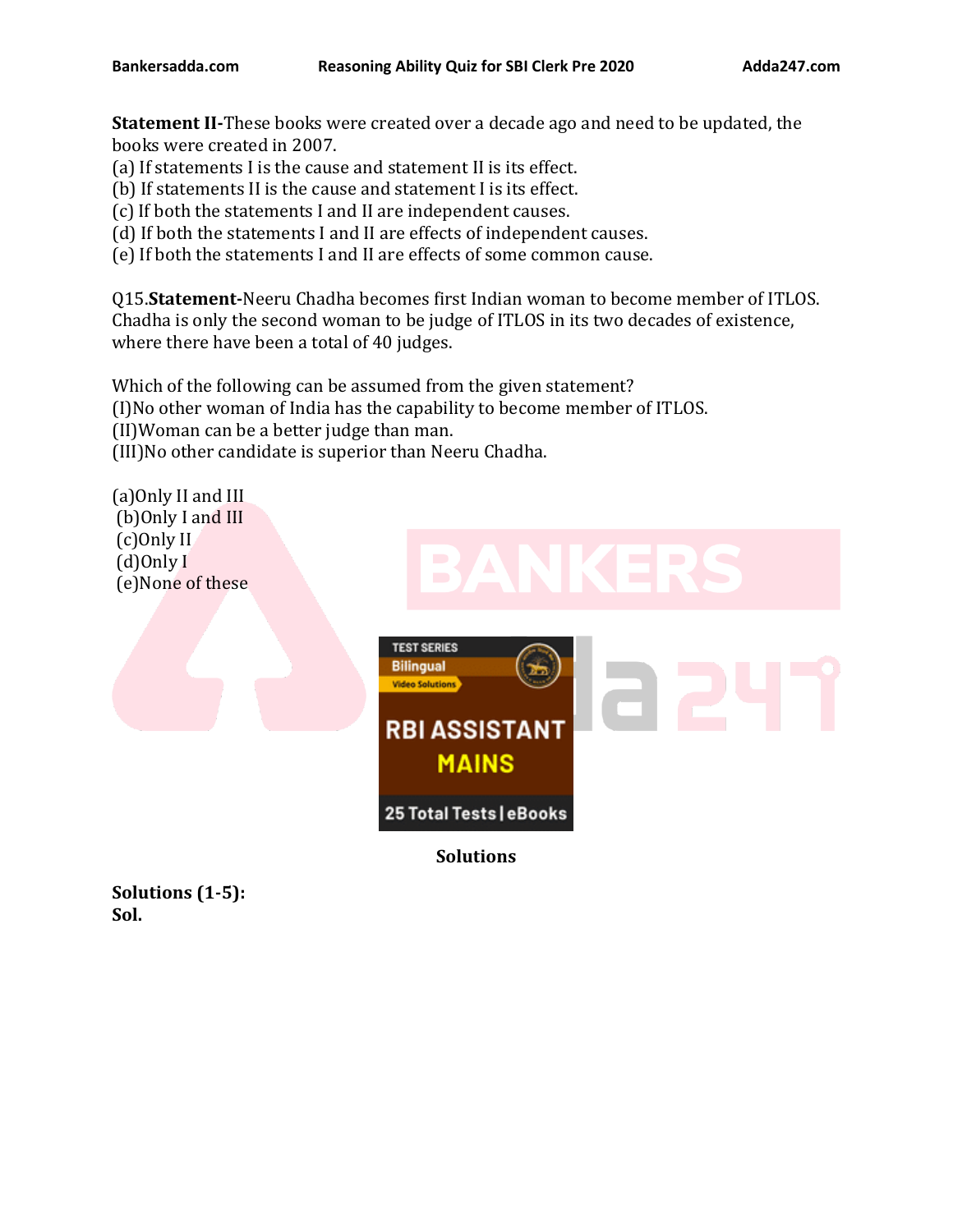



| Persons |
|---------|
| N and O |
| D and I |
| W and E |
| K and R |
| F and S |
|         |

- S1. Ans. (b)
- S2. Ans. (d)
- S3. Ans. (b)
- S4. Ans. (e)
- S5. Ans. (b)

# **Solutions (6-8):**





Sol.

 $S9.Ans(c)$ Sol.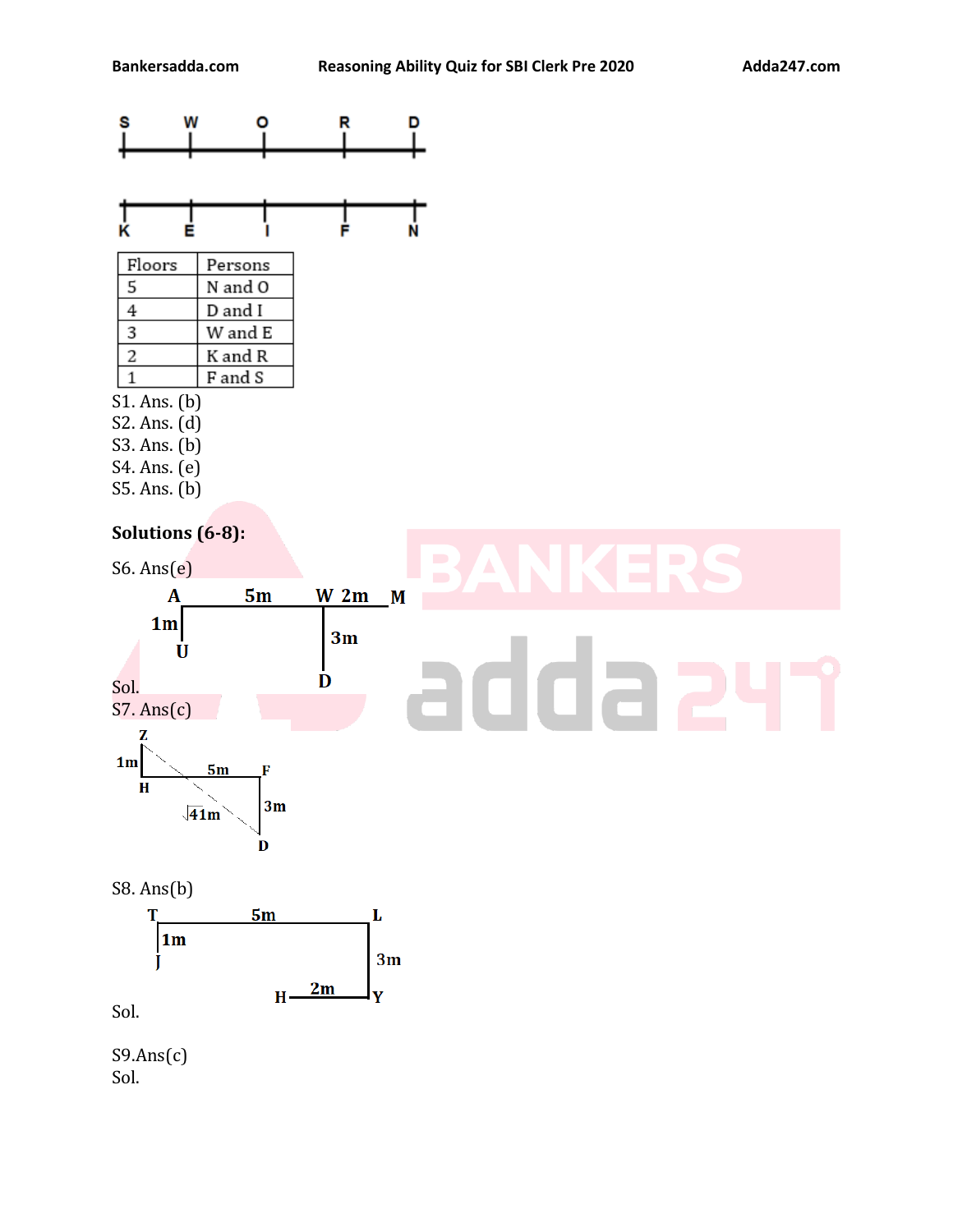

 $=\sqrt{16^2+5^2} = \sqrt{281}$ km

**Solutions (11-13): Sol.**



S12. Ans.(a)